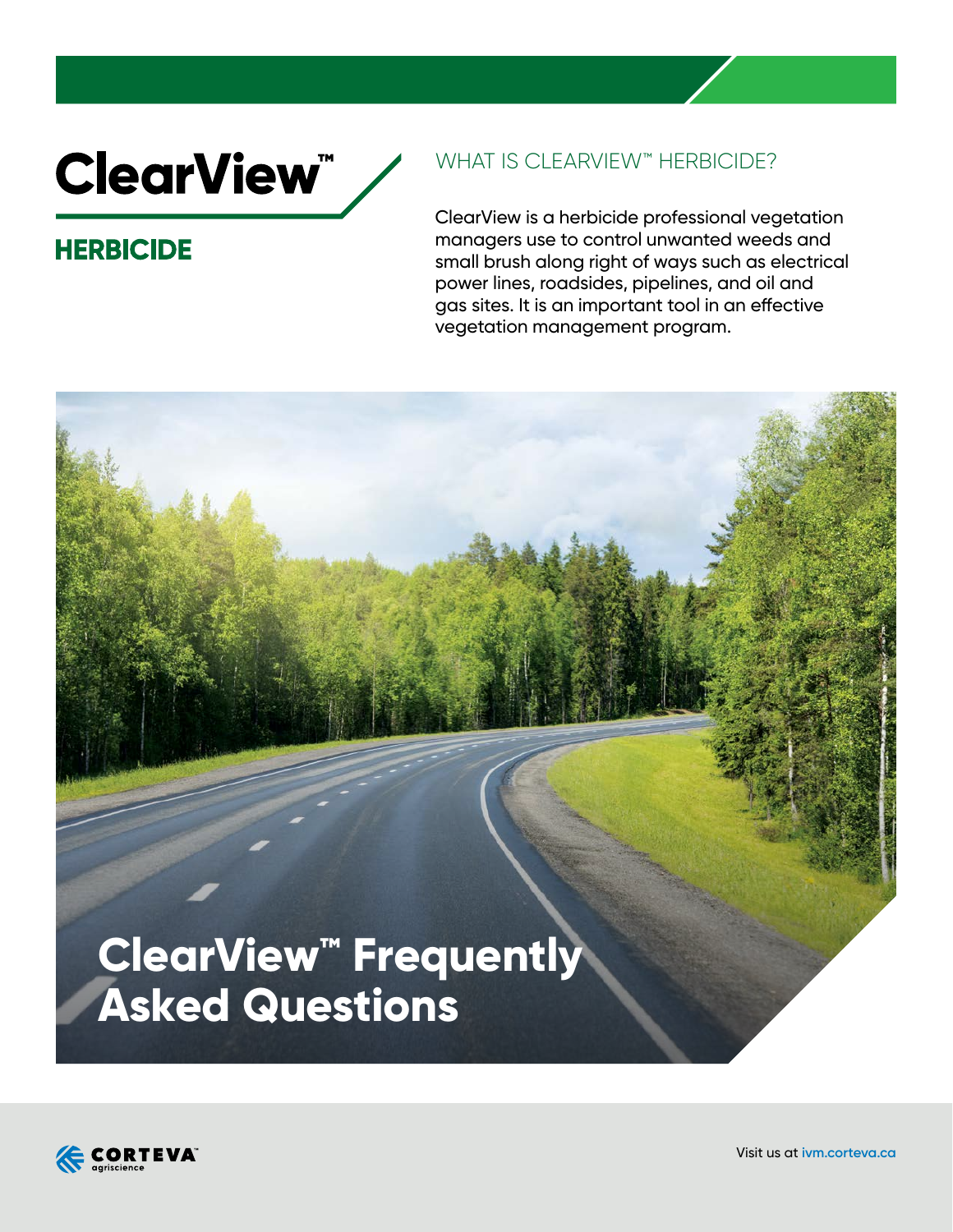

### **RIGHT OF WAY VEGETATION: CONTROL AND OPTIONS**

### Why use ClearView™? Can't you just cut the vegetation?

Mowing and trimming are important parts of any right of way maintenance program, but mechanical means alone do not provide a long-term sustainable solution for managing vegetation along right of ways. Mechanical control can reduce pollinator habitat, distribute weed seeds and cause some plant species to re-sprout rapidly resulting in increased density of the stand. In addition, flying debris and cutting equipment can be dangerous to animals, wildlife, work crews and surrounding property. Mechanical control also needs to be repeated frequently in order to maintain the right of way.

Selective application of ClearView herbicide allows desirable species to flourish which increases biodiversity. It is less disruptive to the landscape and controls the entire plant so crews only need to visit the right of way for vegetation management once every two to four years. Integrated vegetation management programs use both mechanical and herbicide control strategies and are proven to be the safest, most cost effective long-term vegetation management strategy.

### Why does vegetation need to be controlled along a right of way?

Safety is the major reason for managing vegetation along right of ways. Trees, brush and weeds along right of ways can create safety hazards.

For driver and passenger safety, vegetation cannot block traffic signs or roadside markers. It must not conceal guardrails or overtake road shoulders. Vegetation must not obstruct driver vision at intersections or block the line of sight around curves. Excessive vegetation also prevents proper drainage, which damages roadbeds by creating potholes and other hazards.

Trees growing into power lines can cause electrical power outages and make maintenance difficult and dangerous. Additionally, areas around utility substations and land beneath transmission towers require a vegetation-free zone to prevent fire hazards and ensure the transfer of electricity.

Railway companies need to control weeds along their right of ways to maintain the ballast. Weeds hold water around railway ties causing them to rot, increasing chances for derailment accidents. Sparks from the rails can also ignite weeds and brush growing too close to the ballast, which can create a fire hazard for neighbouring residents. Brush that obstructs motorists' views at railway crossings is especially dangerous; preventing growth can help avert car/train accidents.

Invasive species growth and spread can negatively affect biodiversity. Controlling these invasive plants allows natural species to flourish and contributes to a safe and diverse environment for wildlife, pollinators, beneficial species and the public.

### **HERBICIDES: FUNCTION AND APPLICATION**

### How do herbicides work?

Herbicides interrupt or modify a biological process within the plant that leads to the plant being controlled. There are many different biological pathways within a plant and they can vary between species. Because of this, a herbicide can be considered "selective" – it will affect plants with certain biological pathways, but if a plant does not have that pathway, it will not be impacted. These pathways do not exist in other organisms either, including humans and animals. For this reason herbicides, when used according to the label, only affect the plants they are designed to control.

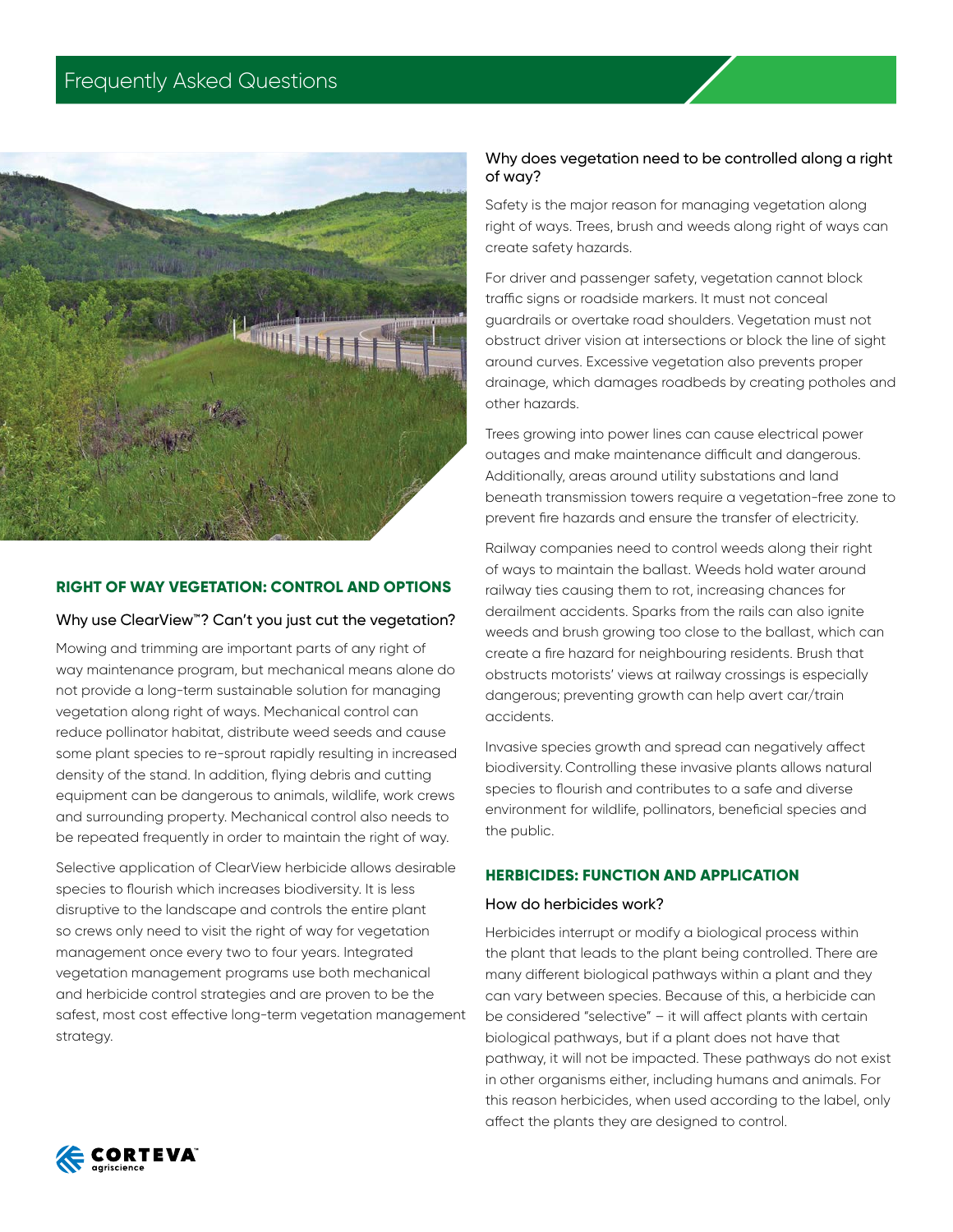ClearView™'s active ingredients disrupt a growth regulator as well as impede an enzyme function only found in plants. It enters treated vegetation through leaves and uses the plant's own transportation system to move into the roots and leaves. It induces rapid growth, which disrupts food production and causes the plant to be controlled due to lack of nutrients. ClearView also prevents the function of an enzyme, found only in plants, responsible for amino acid synthesis. Applicators can selectively target the species of concern and leave the desirable species to continue growing.

The Pest Management Regulatory Agency (PMRA), a division of Health Canada, regulates label claims. It is necessary for a manufacturer to demonstrate with scientific studies that the formulated product controls or suppresses the weeds written on the label. A control claim means the weed is no longer viable and any new weeds emerging are a result of weed seeds germinating post herbicide application.

### Who applies ClearView?

Trained, professional applicators apply ClearView in designated areas using approved application techniques. Every province enforces strict standards requiring applicators to be certified. Applicators follow directions on the product label, which is reviewed by the PMRA.

### **HERBICIDE REGULATION IN CANADA**

### Who regulates the registration of herbicides in Canada?

Before a herbicide can be sold in Canada, it must be registered by the PMRA, a division of Health Canada. Pesticides are one of the most stringently regulated products in Canada. The PMRA employs over 350 scientists, including biologists, chemists, toxicologists, epidemiologists, plant pathologists, weed scientists and entomologists, for the sole purpose of evaluating pesticides. Before a pesticide can be approved for use in Canada, the PMRA requires that it undergoes a thorough scientific review and safety assessment to ensure it meets Health Canada's standards. Only those products that meet these strict health and environmental standards can be registered by the PMRA for use or sale in Canada. A herbicide product will not be registered in Canada unless a health and environmental assessment shows that no harm to human health and the environment will result from its use.

### What is included in the PMRA's science-based risk assessment?

- An examination of all sources and routes (oral, dermal, inhalation) of potential exposure to a given pesticide, including exposure through diet, from drinking water and from contact with treated areas like lawns and gardens
- An estimation of the amount of pesticides that people, including children, may come in contact with, both during and after a pesticide application
- A human health risk assessment with a particular focus on vulnerable populations, including children; this considers the potential for a pesticide to cause adverse health effects such as cancer, birth defects and endocrine disruption, and allows registration only for those pesticides with exposures well below levels that cause adverse effects
- An assessment of the movement, persistence and transformation (fate) of a pesticide in the environment
- An environmental risk assessment that considers risks to plants, birds, mammals, beneficial insects, aquatic organisms as well as fate in the environment
- A value assessment that considers the contribution of the product to pest management, as well as its health, safety and environmental benefits, and social and economic  $im\text{p}\alpha$ ct<sup>1</sup>

Registered products are re-evaluated regularly to ensure they continue to meet current high-level scientific safety standards. Health Canada also conducts regular investigations and inspections to ensure only registered products are used in Canada and that they are used according to label directions.

### **HERBICIDES AND HUMAN HEALTH**

### What is the impact of ClearView on human health?

Prior to registering a product, Health Canada – PMRA completes a human health risk assessment that focuses on vulnerable populations, including children and expecting mothers. The evaluation determines the potential for a pesticide to cause adverse health effects. Health Canada will not register a pesticide that is known to cause cancer or other illnesses<sup>2</sup>.

ClearView, as with any pesticide registered in Canada, does not represent unacceptable risk to human health when used according to the label directions.

### What are the guidelines for entering an area treated with ClearView?

Once the solution has dried, it is safe to enter the treated area.